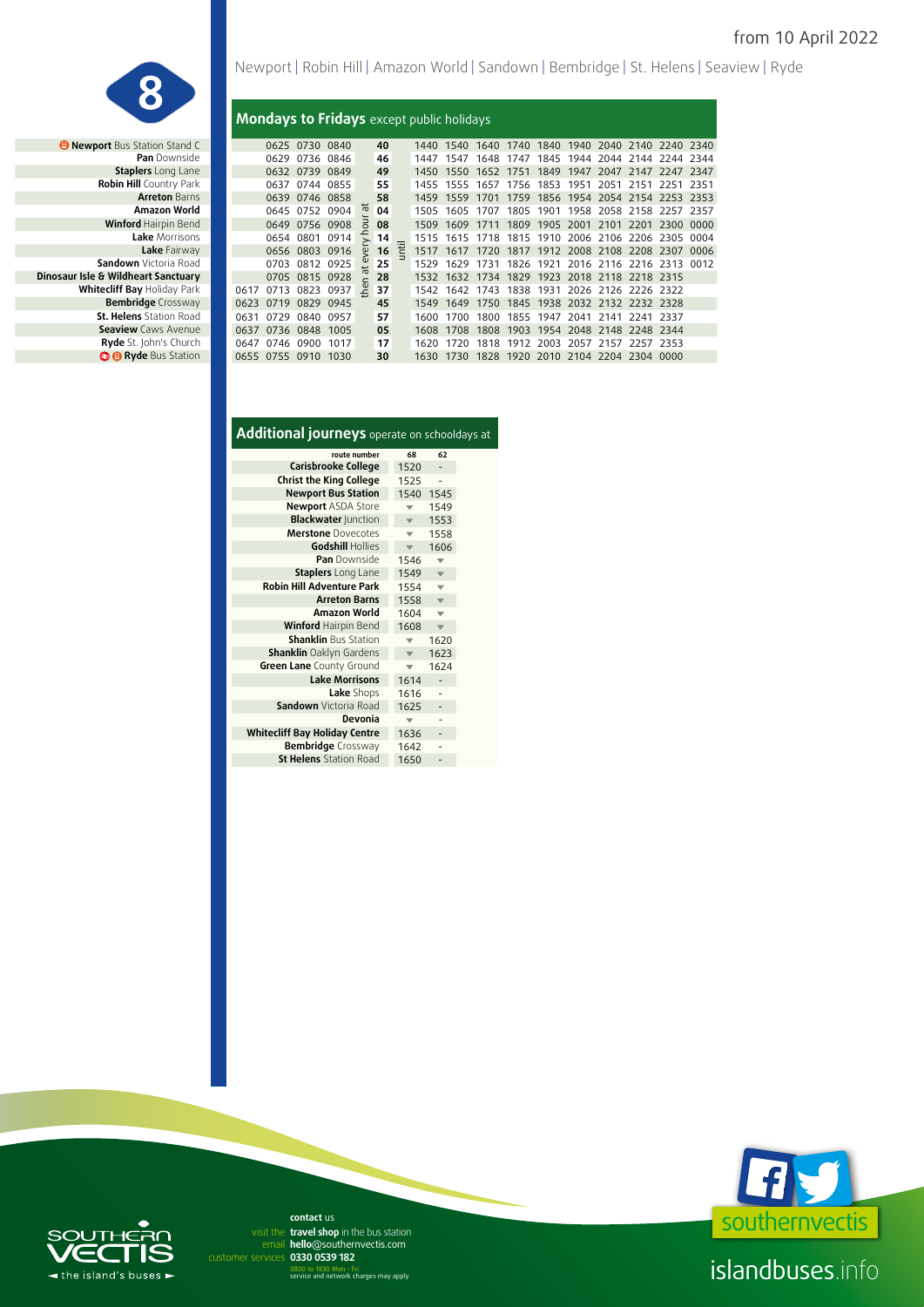

**• Newport** Bus Station Stand C<br>**Pan** Downside **Staplers** Long Lane **Robin Hill** Country Park **Arreton Barns**<br>**Amazon World Winford Hairpin Bend Lake** Fairway **Sandown** Victoria Road **Dinosaur Isle & Wildheart Sanctuary St. Helens** Station Road **Seaview Caws Avenue Ryde** St. John's Church **B B** Ryde Bus Station

| Newport   Robin Hill   Amazon World   Sandown   Bembridge   St. Helens   Seaview   Ryde |  |  |  |  |  |
|-----------------------------------------------------------------------------------------|--|--|--|--|--|
|-----------------------------------------------------------------------------------------|--|--|--|--|--|

|                                |      | <b>Saturdays</b> |           |            |    |   |      |      |      |           |      |                     |      |                                              |      |      |
|--------------------------------|------|------------------|-----------|------------|----|---|------|------|------|-----------|------|---------------------|------|----------------------------------------------|------|------|
| ewport Bus Station Stand C     |      | 0650 0740 0840   |           |            | 40 |   | 1340 | 1440 | 1540 | 1640      |      |                     |      | 1740 1840 1940 2040 2140 2240 2340           |      |      |
| <b>Pan</b> Downside            |      | 0654 0745 0846   |           |            | 46 |   | 1346 | 1447 | 1547 | 1648      | 1747 | 1845 1944           |      | 2044 2144 2244 2344                          |      |      |
| <b>Staplers</b> Long Lane      |      | 0657 0748 0849   |           |            | 49 |   | 1349 | 1450 | 1550 | 1652      | 1751 |                     |      | 1849 1947 2047 2147 2247 2347                |      |      |
| <b>Robin Hill Country Park</b> | 0701 | 0753             | 0855      |            | 55 |   | 1355 | 1455 | 1555 | 1657      | 1756 | 1853 1951           | 2051 | 2151 2251 2351                               |      |      |
| <b>Arreton Barns</b>           |      | 0704 0756 0858   |           |            | 58 |   | 1358 | 1459 | 1559 | 1701      | 1759 |                     |      | 1856 1954 2054 2154 2253 2353                |      |      |
| Amazon World                   | 0709 | 0801             | 0904      | $\ddot{ }$ | 04 |   | 1404 | 1505 |      | 1605 1707 |      |                     |      | 1805 1901 1958 2058 2158 2257 2357           |      |      |
| <b>Winford Hairpin Bend</b>    | 0713 |                  | 0805 0908 |            | 08 |   | 1408 | 1509 | 1609 | 1711      | 1809 | 1905 2001 2101      |      | 2201                                         | 2300 | 0000 |
| Lake Morrisons                 | 0718 |                  | 0810 0914 | 오          | 14 |   | 1414 | 1515 |      |           |      |                     |      | 1615 1718 1815 1910 2006 2106 2206 2305 0004 |      |      |
| Lake Fairway                   | 0720 |                  | 0812 0916 | ζ          | 16 | 泪 | 1416 | 1517 |      |           |      |                     |      | 1617 1720 1817 1912 2008 2108 2208 2307      |      | 0006 |
| Sandown Victoria Road          | 0727 |                  | 0822 0925 |            | 25 |   | 1425 | 1529 | 1629 | 1731      |      |                     |      | 1826 1921 2016 2116 2216 2313                |      | 0012 |
| Isle & Wildheart Sanctuary     | 0729 |                  | 0825 0928 | 듰          | 28 |   | 1428 | 1532 |      | 1632 1734 |      |                     |      | 1829 1923 2018 2118 2218 2315                |      |      |
| Whitecliff Bay Holiday Park    | 0737 |                  | 0834 0937 | £          | 37 |   | 1437 | 1542 |      | 1642 1743 |      |                     |      | 1838 1931 2026 2126 2226 2322                |      |      |
| <b>Bembridge</b> Crossway      | 0744 | 0840 0945        |           |            | 45 |   | 1445 | 1549 | 1649 | 1750      |      |                     |      | 1845 1938 2032 2132 2232 2328                |      |      |
| <b>St. Helens</b> Station Road | 0753 |                  | 0850 0957 |            | 57 |   | 1457 | 1600 | 1700 | 1800      | 1855 | 1947 2041           | 2141 | 2241 2337                                    |      |      |
| <b>Seaview</b> Caws Avenue     | 0801 | 0858 1005        |           |            | 05 |   | 1505 | 1608 | 1708 | 1808      | 1903 |                     |      | 1954 2048 2148 2248 2344                     |      |      |
| <b>Ryde</b> St. John's Church  | 0812 | 0910 1017        |           |            | 17 |   | 1517 | 1620 | 1720 |           |      |                     |      | 1818 1912 2003 2057 2157 2257 2353           |      |      |
| <b>B Ryde</b> Bus Station      |      | 0820 0920 1030   |           |            | 30 |   | 1530 | 1630 | 1730 | 1828      |      | 1920 2010 2104 2204 |      | 2304 0000                                    |      |      |
|                                |      |                  |           |            |    |   |      |      |      |           |      |                     |      |                                              |      |      |

#### **Sundays** & public holidays

| <b>ort</b> Bus Station Stand C | 0750 |                                    |           |      |      |                |           |                                                   |           |      |      |           |                                                                       | 0840 0940 1040 1140 1240 1340 1440 1540 1640 1740 1840 2040 2240 2340      |        |
|--------------------------------|------|------------------------------------|-----------|------|------|----------------|-----------|---------------------------------------------------|-----------|------|------|-----------|-----------------------------------------------------------------------|----------------------------------------------------------------------------|--------|
| <b>Pan</b> Downside            | 0754 |                                    |           |      |      |                |           | 0846 0946 1046 1146 1246 1346 1447 1547 1648      |           |      | 1747 |           |                                                                       | 1845 2044 2244 2344                                                        |        |
| <b>Staplers</b> Long Lane      | 0757 | 0849                               | 0949      |      |      |                |           |                                                   |           |      |      |           |                                                                       | 1049 1149 1249 1349 1450 1550 1652 1751 1849 2047 2247 2347                |        |
| Robin Hill Country Park        | 0801 |                                    |           |      |      |                |           | 0855 0955 1055 1155 1255 1355 1455 1555 1657 1756 |           |      |      |           | 1853 2051                                                             | 2251 2351                                                                  |        |
| <b>Arreton Barns</b>           |      |                                    |           |      |      |                |           |                                                   |           |      |      |           |                                                                       | 0804 0858 0958 1058 1158 1258 1358 1459 1559 1701 1759 1856 2054 2253 2353 |        |
| Amazon World                   |      | 0810 0904                          |           |      |      |                |           | 1004 1104 1204 1304 1404 1505 1605 1707           |           |      | 1805 | 1901      |                                                                       | 2058 2257 2357                                                             |        |
| <b>Winford Hairpin Bend</b>    |      | 0814 0908                          |           |      |      |                |           | 1008 1108 1208 1308 1408 1509 1609 1711           |           |      | 1809 | 1905 2101 |                                                                       | 2300                                                                       | - 0000 |
| Lake Morrisons                 | 0819 | 0914                               |           |      |      |                |           | 1014 1114 1214 1314 1414 1515 1615 1718           |           |      | 1815 | 1910      | 2106                                                                  | 2305                                                                       | 0004   |
| Lake Fairway                   |      |                                    |           |      |      |                |           |                                                   |           |      |      |           | 0821 0916 1016 1116 1216 1316 1416 1517 1617 1720 1817 1912 2108 2307 |                                                                            | 0006   |
| <b>Sandown</b> Victoria Road   | 0829 | 0925                               |           |      |      |                |           | 1025 1125 1225 1325 1425 1529 1629 1731 1826      |           |      |      | 1971      | 2116 2313                                                             |                                                                            | 0012   |
| & Wildheart Sanctuary          |      |                                    |           |      |      |                |           |                                                   |           |      |      |           | 0831 0928 1028 1128 1228 1328 1428 1532 1632 1734 1829 1923 2118 2315 |                                                                            |        |
| tecliff Bay Holiday Park       | 0840 | 0937                               | 1037 1137 |      |      |                |           | 1237 1337 1437 1542 1642 1743 1838                |           |      |      | 1931      | -2126-2322                                                            |                                                                            |        |
| <b>Bembridge</b> Crossway      |      |                                    |           |      |      |                |           |                                                   |           |      |      |           | 0845 0945 1045 1145 1245 1345 1445 1549 1649 1750 1845 1938 2132 2328 |                                                                            |        |
| <b>St. Helens</b> Station Road |      | 0855 0957                          | 1057 1157 |      |      | 1257 1357 1457 |           | 1600                                              | 1700      |      |      |           | 1800 1855 1947 2141 2337                                              |                                                                            |        |
| <b>Seaview</b> Caws Avenue     |      |                                    |           |      |      |                |           |                                                   |           |      |      |           | 0902 1005 1105 1205 1305 1405 1505 1608 1708 1808 1903 1954 2148 2344 |                                                                            |        |
| Ryde St. John's Church         |      | 0914 1017 1117 1217 1317 1417 1517 |           |      |      |                |           |                                                   |           |      |      |           | 1620 1720 1818 1912 2003 2157 2353                                    |                                                                            |        |
| <b>O</b> Ryde Bus Station      | 0920 | 1030                               | 1130      | 1230 | 1330 |                | 1430 1530 |                                                   | 1630 1730 | 1828 | 1920 | 2010      | 2204 0000                                                             |                                                                            |        |
|                                |      |                                    |           |      |      |                |           |                                                   |           |      |      |           |                                                                       |                                                                            |        |

*<b>B* Newport Bus Station Stand C **Pan** Downside **Arreton Barns**<br>**Amazon World Winford Hairpin Bend Lake** Morrisons **Lake** Fairway **Sandown** Victoria Road **Dinosaur Isle & Wildheart Sanctuary Whitecliff Bay Holiday Park Bembridge** Crossway **St. Helens** Station Road **Seaview Caws Avenue Ryde** St. John's Church **O Ryde** Bus Station



# $\subset$  $\blacktriangleleft$  the island's buses  $\blacktriangleright$

email hello@southernvectis.com **0330 0539 182** customer services **contact** us visit the travel shop in the bus station

0800 to 1830 Mon - Fri service and network charges may apply

islandbuses.info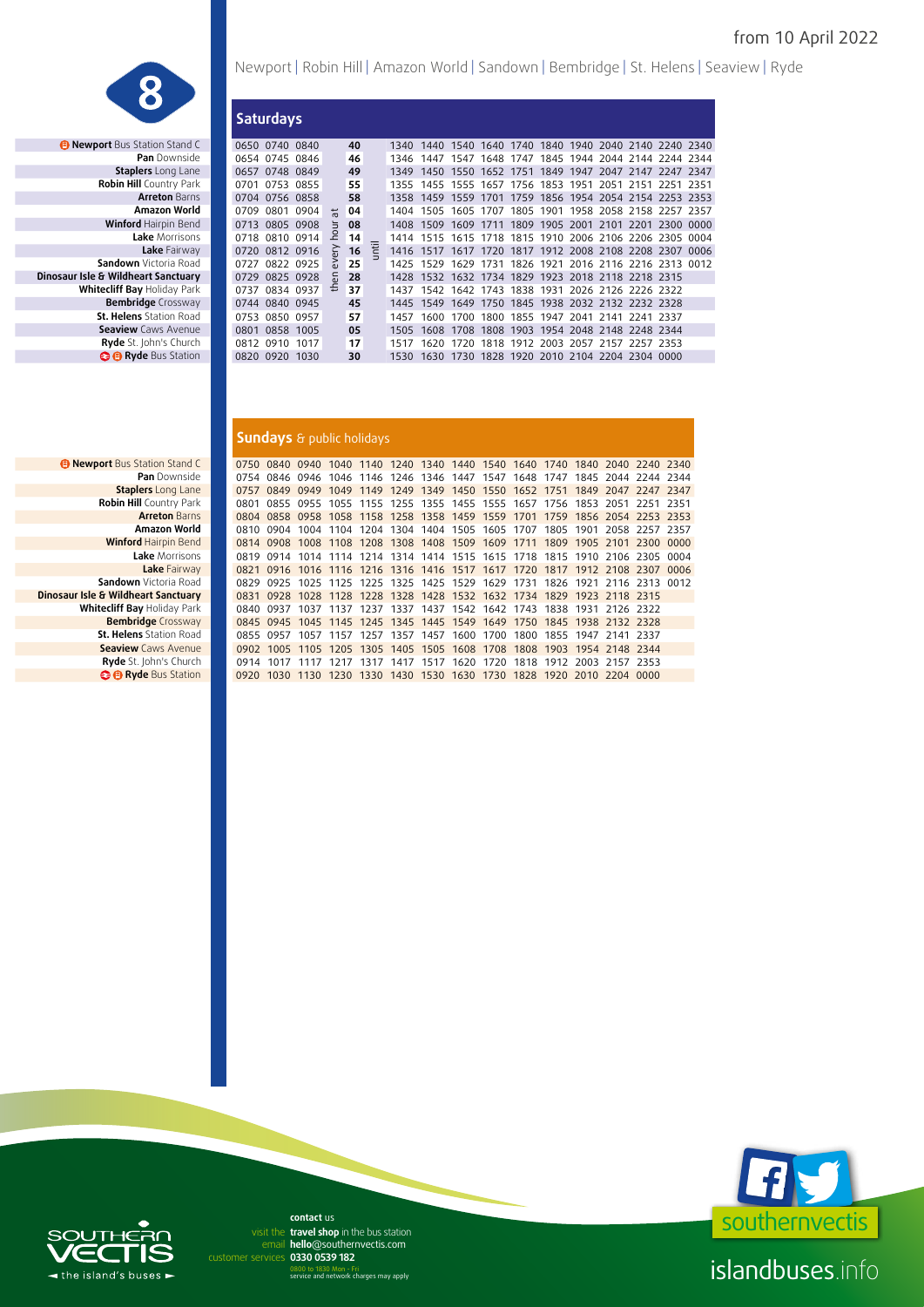

**Lake** Morrisons **Winford Parkway Amazon World Arreton Barns Robin Hill Country Park Staplers** Long Lane **Pan** Downside *<b>B* Newport Bus Station Ryde | Seaview | St. Helens | Bembridge | Sandown | Amazon World | Robin Hill | Newport

## **Mondays to Fridays** except public holidays

| <b>@ @ Ryde Bus Station Stand E</b> |      |           | 0640 0740                | 0840 0940 |      |                | 40 |   | 1540 | 1640 |      | 1745 1900 2000 2100 2300      |                     |           |        |
|-------------------------------------|------|-----------|--------------------------|-----------|------|----------------|----|---|------|------|------|-------------------------------|---------------------|-----------|--------|
| Ryde St. John's Church              |      | 0648      | 0748                     | 0849      | 0949 |                | 49 |   | 1549 | 1649 | 1754 |                               | 1908 2008 2108 2307 |           |        |
| <b>Seaview</b> Caws Avenue          |      | 0658      | 0800                     | 0901      | 1001 |                | 01 |   | 1601 | 1701 | 1806 |                               | 1918 2018 2118 2316 |           |        |
| St. Helens Station Road             |      | 0704      | 0807                     | 0910      | 1010 |                | 10 |   | 1610 | 1710 | 1813 | 1925                          | 2025 2125 2323      |           |        |
| <b>Bembridge</b> Crossway           |      | 0715      | 0820                     | 0922      | 1022 |                | 22 |   | 1622 | 1720 | 1823 |                               | 1934 2034 2134 2331 |           |        |
| Whitecliff Bay Holiday Park         |      | 0721      | 0826 0929                |           | 1029 | ᆠ              | 29 |   | 1629 | 1727 | 1830 |                               | 1939 2039 2139 2335 |           |        |
| Dinosaur Isle & Wildheart Sanctuary |      |           | 0728 0833                | 0938      | 1038 |                | 38 |   | 1638 | 1735 | 1838 | 1946 2046 2146 2342           |                     |           |        |
| Sandown High Street                 | 0636 | 0735      | 0840                     | 0943      | 1043 |                | 43 |   | 1643 | 1740 | 1843 | 1950                          | 2050 2150 2345      |           |        |
| Lake Shops                          | 0641 |           | 0742 0847 0951           |           | 1051 | $\bar{\omega}$ | 51 | Ë | 1651 | 1748 |      | 1849 1955 2055 2155 2349      |                     |           |        |
| Lake Morrisons                      | 0643 |           | 0745 0850 0954           |           | 1054 |                | 54 |   | 1654 | 1751 |      | 1852 1958 2058 2158 2351      |                     |           |        |
| <b>Winford Parkway</b>              | 0648 |           | 0750 0855 0958           |           | 1058 |                | 58 |   | 1658 | 1755 |      | 1856 2002 2102 2202 2355      |                     |           |        |
| Amazon World                        | 0652 | 0754      | 0859                     | 1003      | 1103 | 온              | 03 |   | 1703 | 1800 | 1900 |                               | 2006 2106           | 2206 2357 |        |
| <b>Arreton Barns</b>                | 0657 | 0800      | 0905                     | 1009      | 1109 |                | 09 |   | 1709 | 1805 | 1905 | 2010 2110                     |                     | 2210      | - 0002 |
| <b>Robin Hill Country Park</b>      | 0659 | 0803      | 0908                     | 1012      | 1112 |                | 12 |   | 1712 | 1807 | 1907 |                               | 2012 2112 2212      |           | 0004   |
| <b>Staplers</b> Long Lane           | 0703 | 0806 0911 |                          | 1017      | 1117 |                | 17 |   |      |      |      | 1812 1912 2016 2116 2216 0008 |                     |           |        |
| <b>Pan</b> Downside                 | 0706 | 0809      | 0914                     | 1019      | 1119 |                | 19 |   | 1719 | 1814 | 1914 |                               | 2018 2118           | 2218      | 0010   |
| <b>B</b> Newport Bus Station        |      |           | 0715 0820 0925 1025 1125 |           |      |                | 25 |   | 1725 | 1820 |      | 1920 2025 2125 2225 0015      |                     |           |        |
|                                     |      |           |                          |           |      |                |    |   |      |      |      |                               |                     |           |        |

| Additional journeys operate on schooldays at |      |                          |  |
|----------------------------------------------|------|--------------------------|--|
| route number                                 | 68   | 62                       |  |
| <b>St Helens</b> Station Road                | 0706 |                          |  |
| <b>Bembridge</b> Crossway                    | 0715 |                          |  |
| <b>Whitecliff Bay Holiday Centre</b>         | 0721 |                          |  |
| Yarbridge Crossroads                         |      | 0712                     |  |
| Sandown High Street                          | 0730 | 0720                     |  |
| Lake Shops                                   | 0737 | 0727                     |  |
| Lake Morrisons                               | 0740 | $\overline{\phantom{a}}$ |  |
| <b>Shanklin</b> Oaklyn Gardens               | ▼    | 0731                     |  |
| <b>Shanklin Bus Station</b>                  |      | 0738                     |  |
| <b>Winford Parkway</b>                       | 0745 | ▼                        |  |
| <b>Amazon World</b>                          | 0749 | ▼                        |  |
| <b>Arreton Barns</b>                         | 0755 | ▼                        |  |
| <b>Robin Hill Adventure Park</b>             | 0758 | $\overline{\phantom{a}}$ |  |
| Staplers Long Lane                           | 0801 |                          |  |
| Pan Downside                                 | 0804 | $\blacksquare$           |  |
| <b>Godshill</b> The Griffin                  | ▼    | 0750                     |  |
| <b>Merstone</b> Dovecotes                    | ▼    | 0757                     |  |
| <b>Blackwater Junction</b>                   |      | 0802                     |  |
| <b>Newport ASDA Store</b>                    | ▼    | 0806                     |  |
| <b>Newport</b> Bus Station                   | 0815 | 0815                     |  |
| Carisbrooke College                          | 0825 |                          |  |
| <b>Christ the King College</b>               | 0830 |                          |  |



# islandbuses.info



email hello@southernvectis.com **0330 0539 182** customer services **contact** us visit the travel shop in the bus station

0800 to 1830 Mon - Fri service and network charges may apply